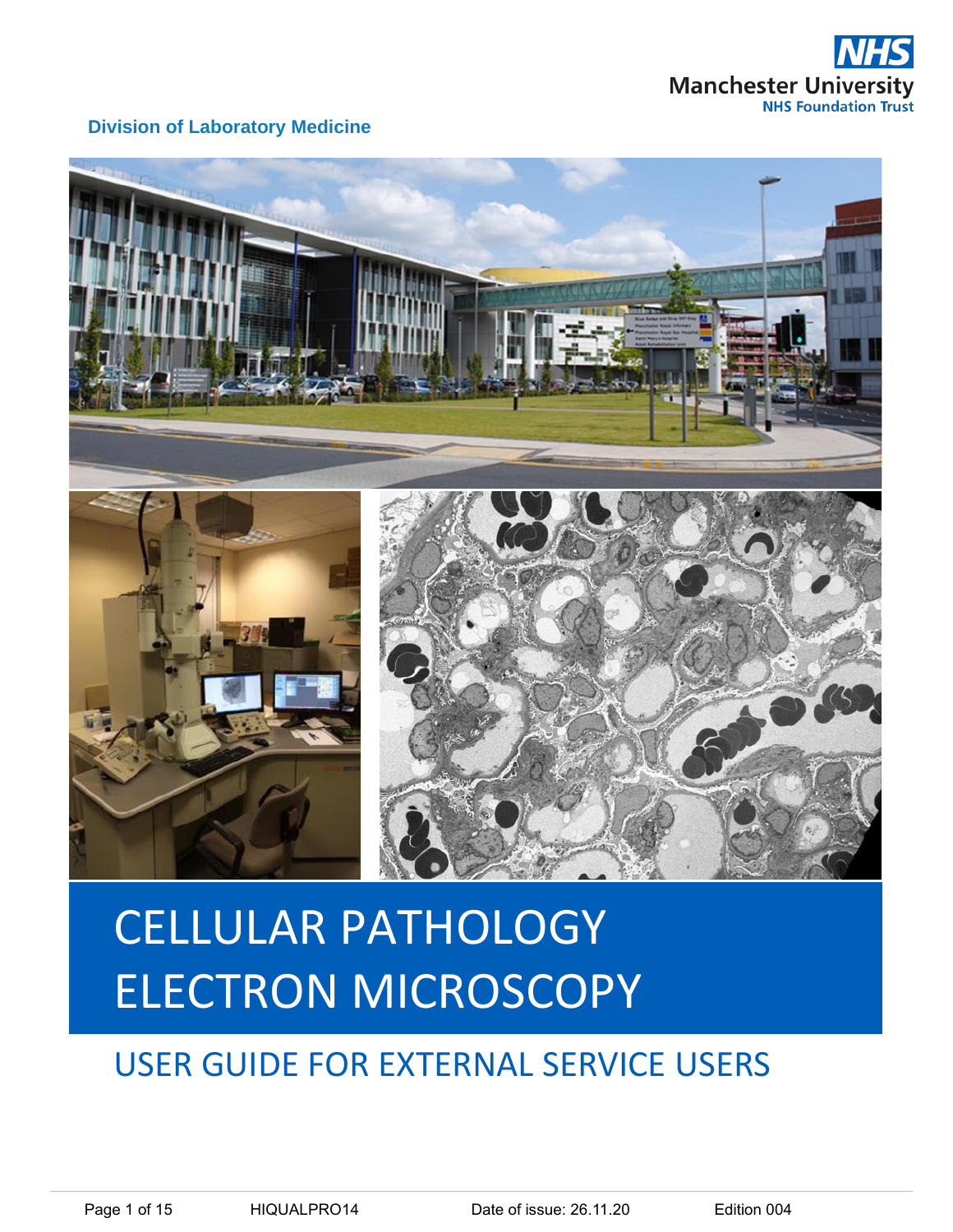

# TABLE OF CONTENTS

| $\sim$ 5                                                                                |  |  |  |  |
|-----------------------------------------------------------------------------------------|--|--|--|--|
|                                                                                         |  |  |  |  |
| 4.2.1. Packaging 6                                                                      |  |  |  |  |
|                                                                                         |  |  |  |  |
|                                                                                         |  |  |  |  |
| 4.3.1. Specimen ID discrepancy procedure<br>10                                          |  |  |  |  |
| 4.4. Specimen processing & preparation for examination __________________________ 10    |  |  |  |  |
| 4.5. Sending previously processed tissue (wax blocks, EM blocks & EM grids) ________ 10 |  |  |  |  |
| 5. EXAMINATION PROCESSES 11                                                             |  |  |  |  |
|                                                                                         |  |  |  |  |
| 5.2. Ultrastructural commentary 2000 2000 2000 2000 2000 212                            |  |  |  |  |
| 6. POST-EXAMINATION PROCESSES: COMMUNICATION OF RESULTS ___________ 12                  |  |  |  |  |
|                                                                                         |  |  |  |  |
|                                                                                         |  |  |  |  |
| 9. SERVICE LEVEL AGREEMENTS & SERVICE REVIEW ___________________________________13      |  |  |  |  |
|                                                                                         |  |  |  |  |
|                                                                                         |  |  |  |  |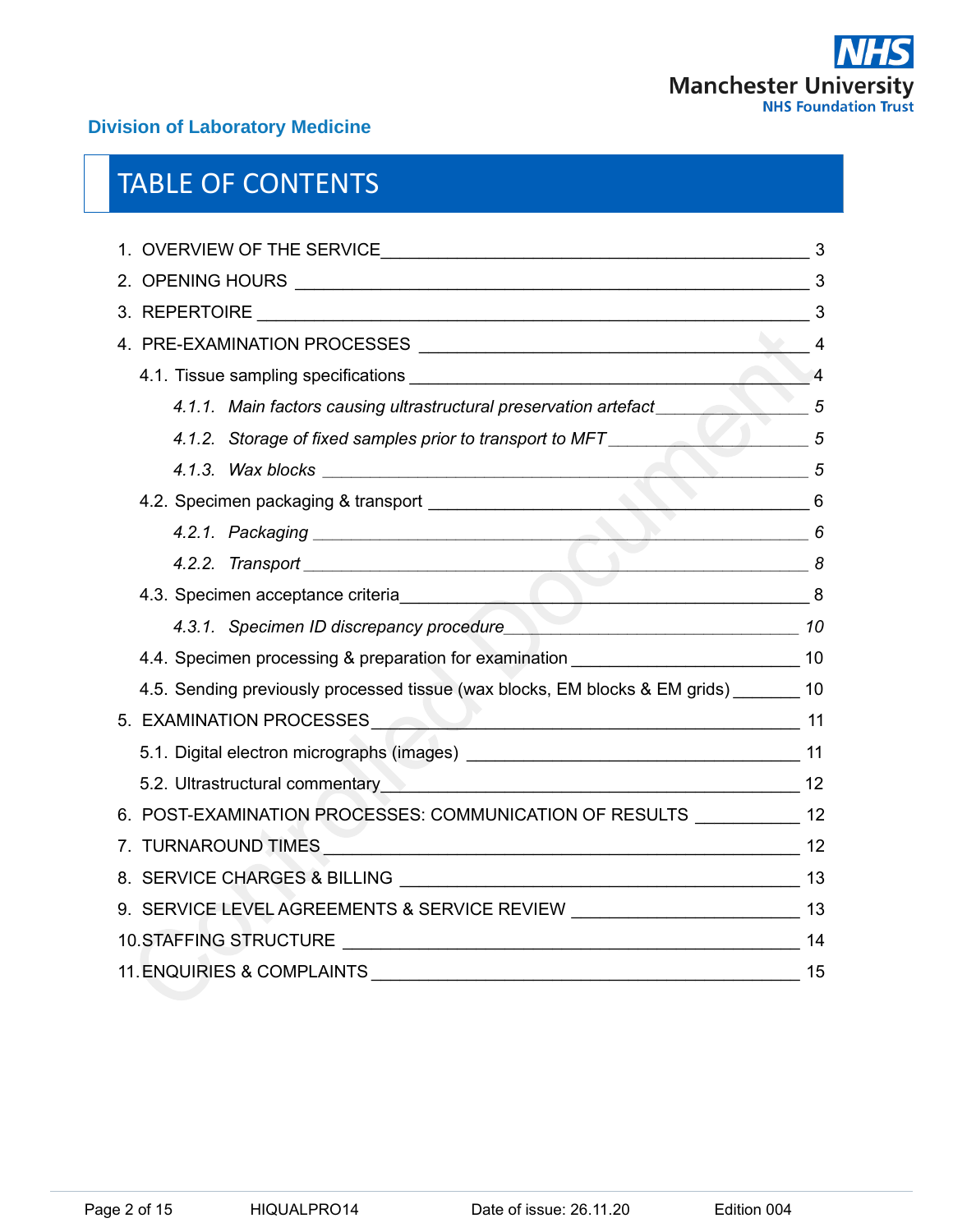

## <span id="page-2-0"></span>1.OVERVIEW OF THE SERVICE

Manchester University NHS Foundation Trust (MFT) Cellular Pathology Electron Microscopy (EM) Service is situated on the Ground Floor of Clinical Sciences Building 1 at Manchester Royal Infirmary and has formed part of the Cellular Pathology Adult Histopathology Service for over 50 years. We currently provide an adult and paediatric diagnostic transmission electron microscopy service for MFT and for several external Trusts nationwide.

The service is well-equipped with modern equipment that includes a JEOL JEM-1400 transmission electron microscope and specialised, high-end ultramicrotomes to enable optimum sample preparation. A close team of 2.5 WTE (whole-time equivalent) skilled & experienced Biomedical Scientist (BMS) staff and a 0.5 WTE Medical Laboratory Assistant work permanently within the Unit to provide a high quality EM service with the additional support of a rotating BMS form a pool of staff members who rotate into all areas of Adult Histopathology. Together, the team process over 500 samples per year.

We participate in a dedicated international EM external quality assurance scheme; performing well, to date, without exception and have a well-established, comprehensive quality management system in place. As part of the MFT Cellular Pathology Department, The EM unit is accredited to ISO 15189: 2012.

# <span id="page-2-1"></span>2.OPENING HOURS

The Unit is open and staffed from 08:00 – 17:30 Monday to Friday (except bank holidays). **Samples sent via courier/postal service should be sent to arrive within these hours to minimise the risk of undelivered or misplaced samples.**

# <span id="page-2-2"></span>3. REPERTOIRE

Renal Pathology is the mainstay of Electron Microscopy at MFT. More than 95% of the samples handled are renal and the Unit holds primary expertise in this area of diagnostic ultrastructural pathology. The MFT Adult Histopathology Consultant Specialist Renal Pathologists work closely with the EM Team.

The remaining workload comprises the following specimen types: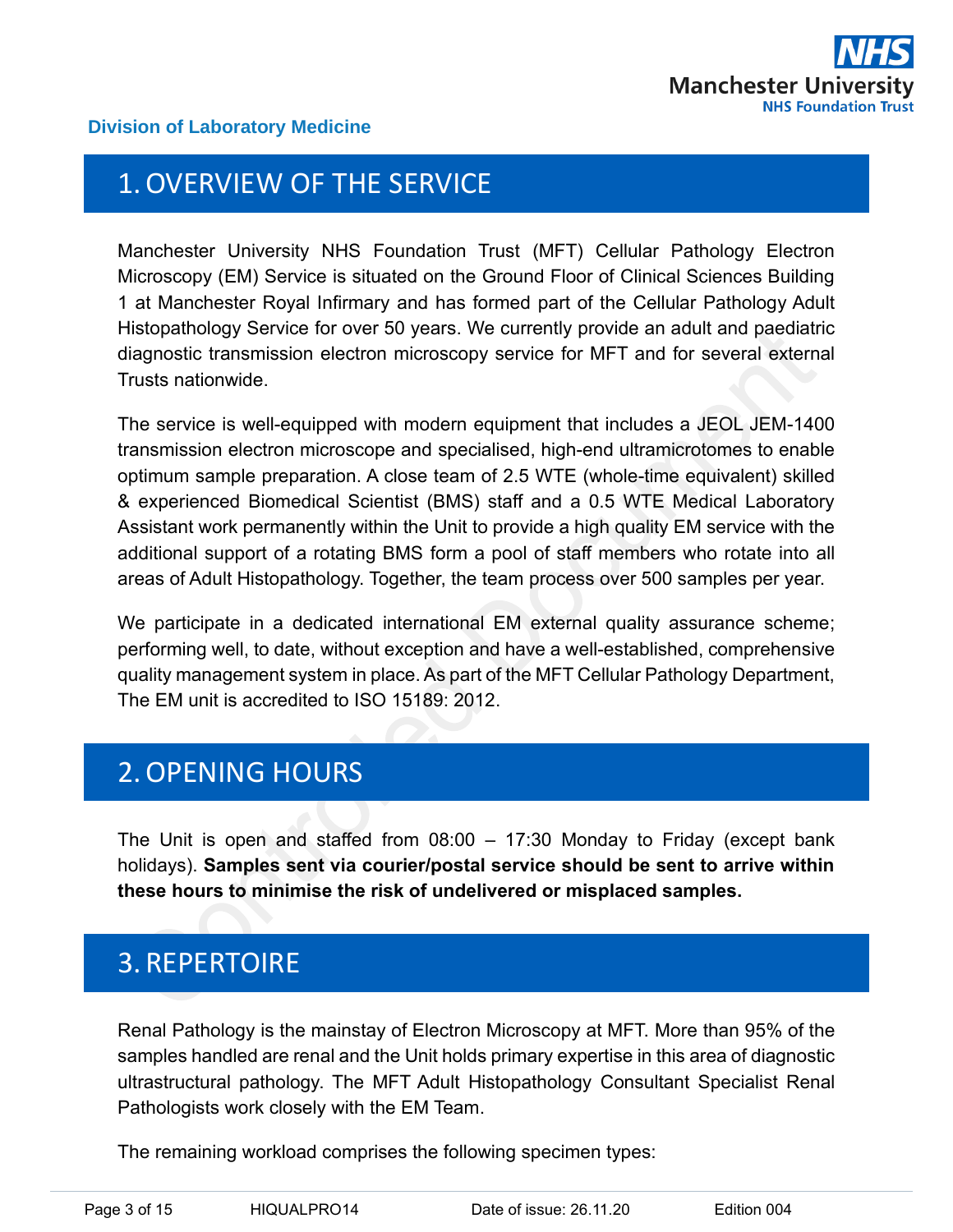

- Muscle samples
- Duodenal samples for microvillous inclusion disease & tufting enteropathy
- Ophthalmic samples

## <span id="page-3-0"></span>4. PRE-EXAMINATION PROCESSES

### <span id="page-3-1"></span>4.1.TISSUE SAMPLING SPECIFICATIONS

Electron microscopy is sensitive to tissue handling procedures. Whilst we recognise and appreciate that non-MFT service users may prefer to determine their own laboratory procedures relating to the fixation and handling of the tissue samples that they send to us for examination, service users are reminded that fixation and handling procedures affording satisfactory light microscopy fixation, may not be suitable or satisfactory for ultrastructural studies.

Therefore, we strongly recommend that all service users meet the following specifications for all tissue samples to be processed for EM. Failure to do this is likely to result in sub-optimal tissue preservation and may place limitations on the ultrastructural interpretation of the sample. **Deviations from these recommendations by service users should be discussed and agreed with the Electron Microscopy Lead Biomedical Scientist before specimens are sent.**

- a) Samples are placed into fixative immediately upon removal from the patient. 2.5% buffered glutaraldehyde is preferred but 10% Neutral Buffered Formalin is acceptable. *The transport of samples from theatre or clinic for the application of fixative within the laboratory is not advised.*
- b) If samples are fixed initially in Formalin, they are transferred to 2.5% buffered glutaraldehyde at the earliest opportunity and fixed at 4 - 20°C for between 24 – 72 hours, after which time the sample must be transferred to 0.1M phosphate buffer (pH 7.4) for transport (see section 4.2 for transport guidance).
- c) Samples fixed in buffered glutaraldehyde are not larger than approx. 1mm<sup>3</sup> in size. Strips or cores of tissue up to 1mm thick/diameter are acceptable. However, lengths tissue over 3-4mm are generally to be considered excessive for EM purposes.
- d) Tissue must be kept hydrated in an isotonic medium before and during transport to the EM laboratory.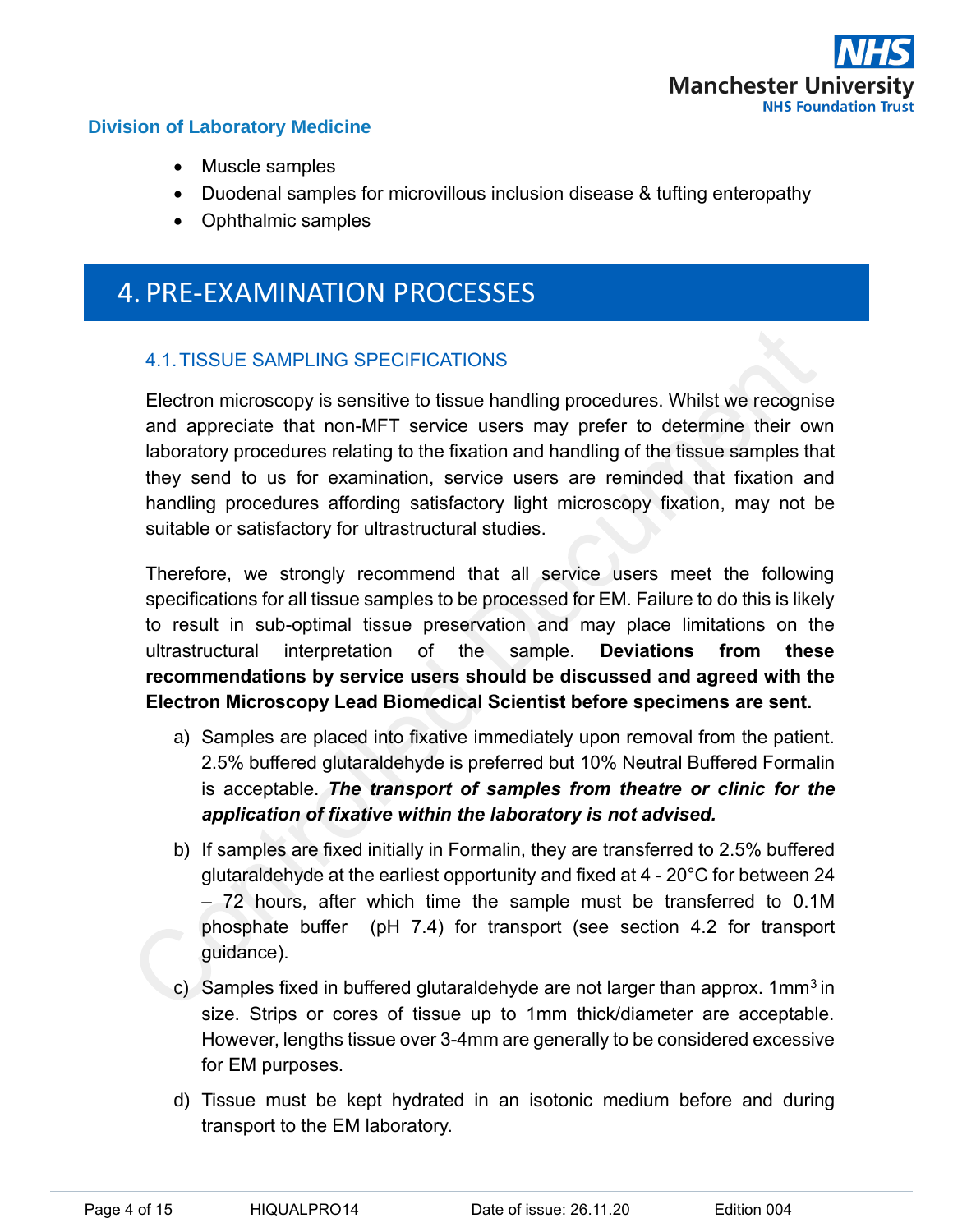

Please note that we do not currently provide external service users with suppliers of fixative and/or buffer.

#### <span id="page-4-0"></span>*4.1.1. Main factors causing ultrastructural preservation artefact*

Below is a summary of the common factors that negatively affect the performance of the examination and/or interpretation of EM results:

- **Delayed fixation:** Detrimental ultrastructural changes begin immediately upon removal of blood supply. The longer the delay: the more significant the ultrastructural artefact. *Note: Although the use of saline may advantageous from the point of view of preventing the tissue drying out, it does not provide fixation and can cause cell swelling. Therefore, it has an overall detrimental effect for electron microscopy.*
- **Inadequate fixation:** This can affect a sample even if immediately placed into fixative and be caused by multiple factors including:
	- o sample size too large
	- o fixation time too short
	- $\circ$  fixative to weak
	- o wrong fixative
- **Defective buffer:** A suboptimal pH of the buffer can lead to significant artefactual changes to tissue ultrastructure. The effect is time dependant.
- **Dewaxed samples:** The ultrastructure of tissue samples that are embedded in paraffin wax and subsequently dewaxed and reprocessed into resin for electron microscopy is significantly affected by the stresses afforded to it by the process involved. The ultrastructural appearances of dewaxed samples are unreliable and potentially misleading in certain diagnostic scenarios (see also section 4.1.3.)

### <span id="page-4-1"></span>*4.1.2. Storage of fixed samples prior to transport to MFT*

Fixed tissue samples must be stored in 0.1M phosphate buffer (pH 7.4) between 4 - 20°C (room temperature). It is recommended that they are sent to us as soon as is feasible to the sender. Prolonged storage may affect ultrastructural detail.

#### <span id="page-4-2"></span>*4.1.3. Wax blocks*

For certain clinical questions, a limited amount of useful information can sometimes be gained by de-paraffinising the tissue and reprocessing for EM. Where EM examination on tissue sent in fixative has not proved possible, the requesting pathologist may choose to send formalin fixed paraffin embedded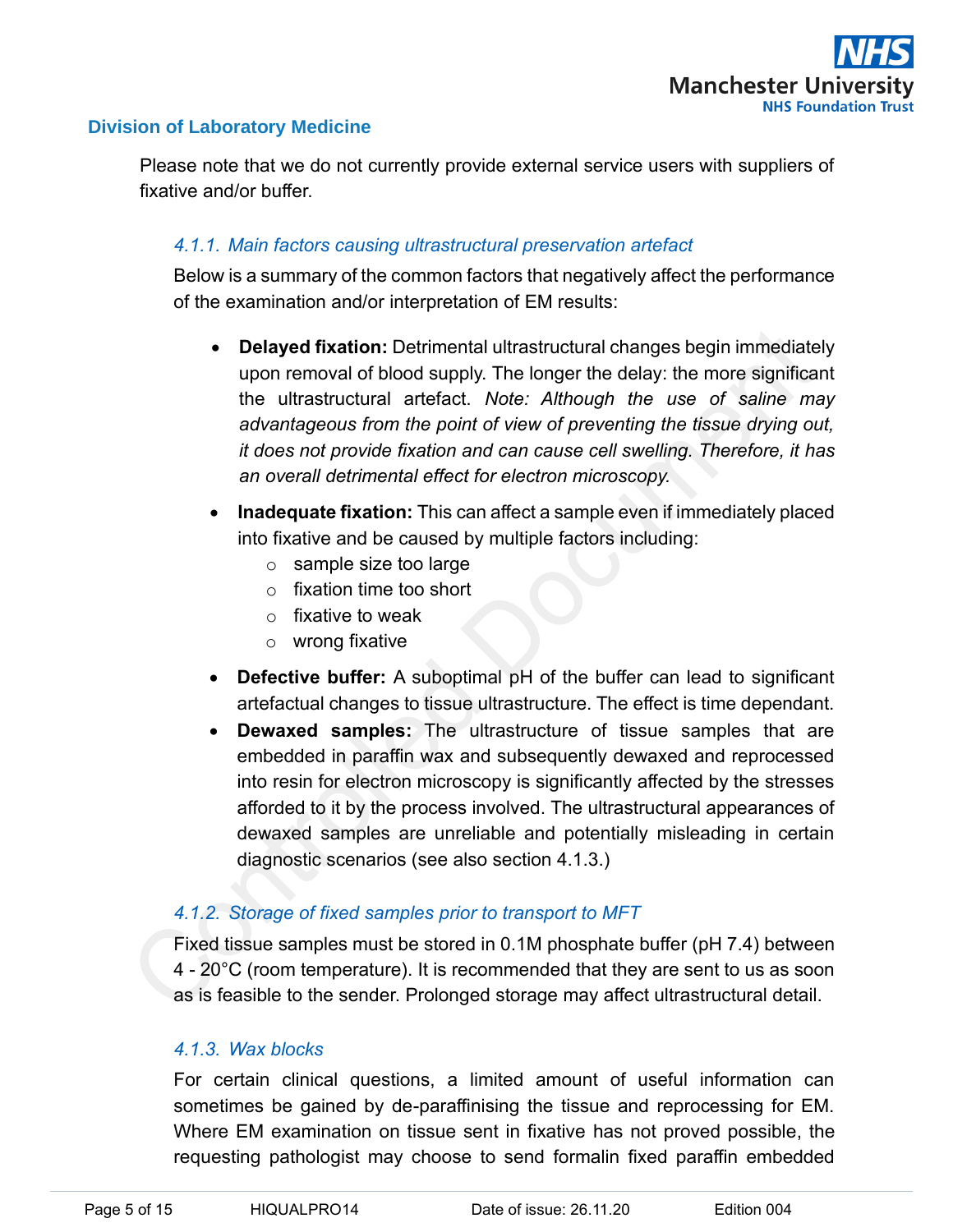

(FFPE) tissue remaining from light microscopy procedures. However, service users should be fully aware of the limitations of examining de-paraffinised tissue ultrastructurally (with respect to the clinical question) before sending. This can be advised on a case by case basis if necessary.

Again, the quality and reliability of the ultrastructural review is dependent on the quality of initial Formalin fixation and tissue processing. FFPE tissue sent for EM should not be that which may have been frozen and used for immunofluorescence procedures prior to being fixed. Similarly, the sending of FFPE tissue which may have originally travelled from the ward/clinic to the laboratory in saline or similar solution is strongly discouraged. **See section 4.5 for further information on sending FFPE material.**

#### <span id="page-5-0"></span>4.2.SPECIMEN PACKAGING & TRANSPORT

It is requested that samples are not sent ad hoc without notifying the Cellular Pathology Electron Microscopy Lead BMS or other, previously agreed, members of MFT electron microscopy staff (see section 10).

It is also requested that no more than approximately 5 samples are sent in any single batch. Excessive batching of samples is discouraged as this can cause demanding spikes in workload, particularly if priority samples are included. Where samples arrive in batches of 6 or more, the turnaround time cannot be guaranteed for all samples within it.

All packages should be addressed to:

**Electron Microscopy 1 st Floor Clinical Sciences Building 1 Manchester Royal Infirmary Oxford Road Manchester M13 9WL**

#### <span id="page-5-1"></span>*4.2.1. Packaging*

It is a legal requirement that all diagnostic samples carried on the public road must be packaged and transported in compliance with *The Carriage of Dangerous Goods and Use of Transportable Pressure Equipment Regulations*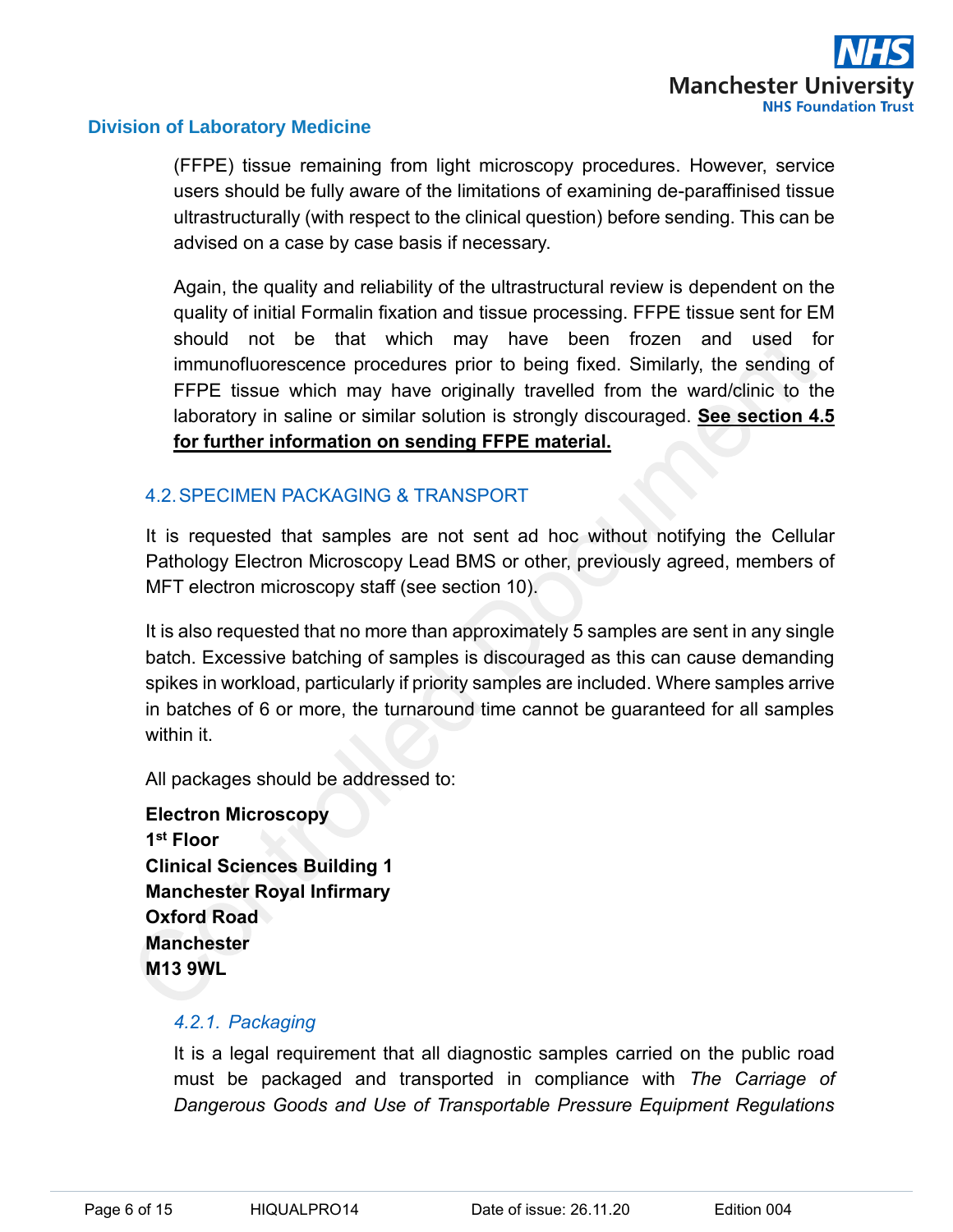

*2011.* These regulations set into UK Law the directives of the European *ADR*<sup>1</sup> agreement concerning the carriage of dangerous goods by road. Under these regulations, it is the sender's responsibility to ensure that they are complied with.

Paragraph 2.2.62.1.5.8 of the *ADR* (2015) states that: *"Human or animal specimens for which there is a minimal likelihood that pathogens are present are*  not subject to ADR if the specimen is carried in a packaging which will prevent *any leakage and which is marked with the words "Exempt human specimen" or "Exempt animal specimen."*

The MFT Cellular Pathology EM Service holds the position that this paragraph applies to all EM samples sent to it **on condition that phosphate buffer<sup>2</sup> is the transport medium and that all samples have been fixed in glutaraldehyde<sup>3</sup>** (as specified in section 4.1 of this document).

Therefore, if these two conditions are met, all packages containing samples sent to the MFT Cellular Pathology EM Service should be clearly labelled with the words: **EXEMPT HUMAN SPECIMEN.**

Paragraph 2.2.62.1.5.8 continues to clarify that the packaging is deemed to comply with the requirement of "preventing any leakage" only if it meets the following conditions:

- *a) The packaging consists of three components:*
	- *i. a leak-proof primary receptacle(s)*
	- *ii. a leak-proof secondary packaging; and*
	- *iii. an outer packaging of adequate strength for its capacity, mass and intended use and with at least one surface having minimum dimensions of 100mm x 100mm;*
- *b) For liquids, absorbent material in sufficient quantity to absorb the entire contents is placed between the primary receptacle(s) and the secondary packaging so that, during carriage, any release or leak of a liquid substance will not reach the outer packaging and will not compromise the integrity of the cushioning material;*

<sup>1</sup> *"Accord européen relatif au transport international des marchandises dangereuses par route"*

<sup>&</sup>lt;sup>2</sup> Since phosphate buffer is a non-hazardous substance.

 $3$  As this will cause any pathogens present in the sample to be inactivated.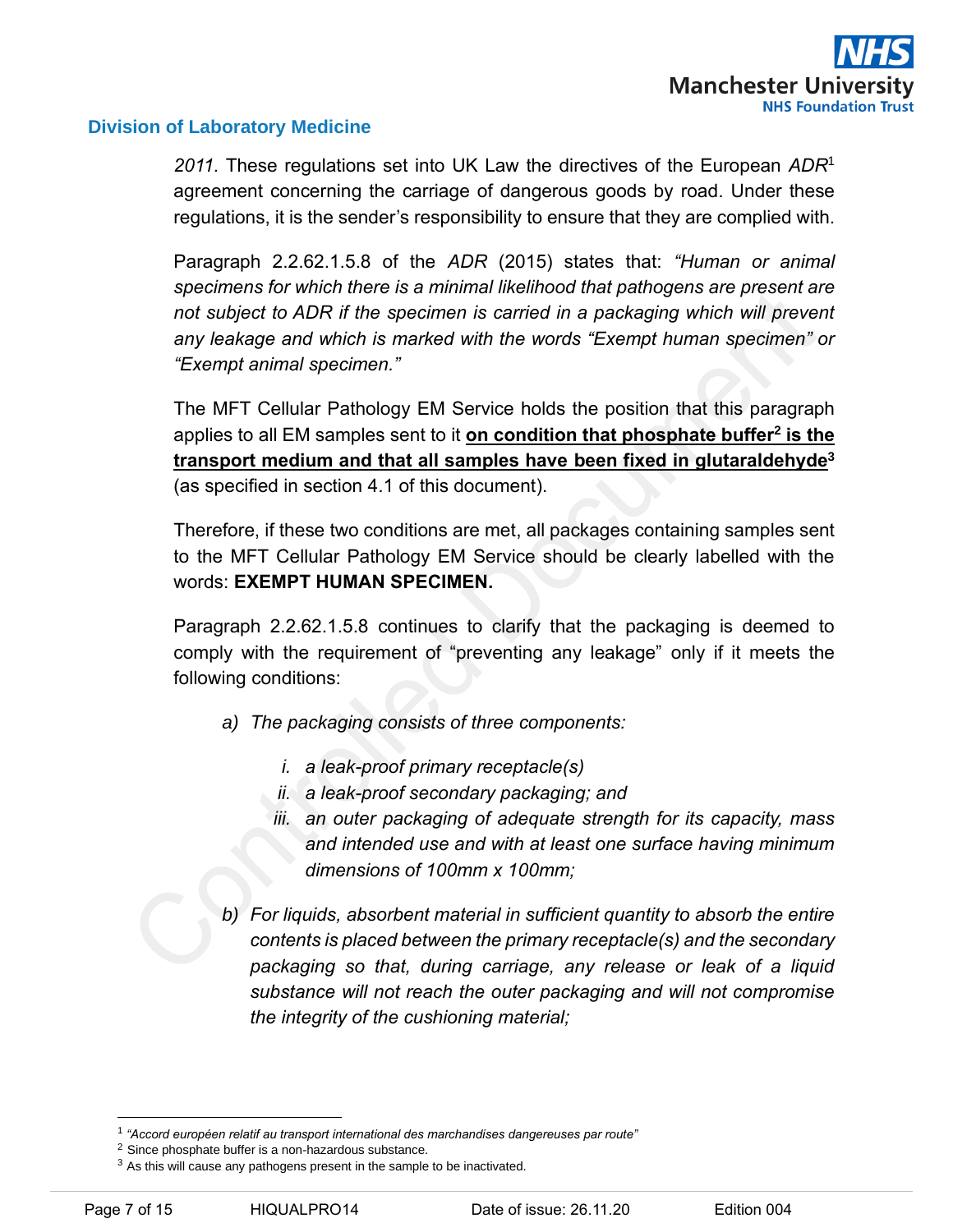*c) When multiple fragile primary receptacles are placed in a single secondary packaging, they are either individually wrapped or separated to prevent contact between them.*

Therefore, in addition to the "Exempt human specimen" labelling, service users must ensure these 'leakage prevention' requirements are met.

### <span id="page-7-0"></span>*4.2.2. Transport*

Unless there are pre-existing local area lab-to-lab transport arrangements in place between MFT Laboratory Medicine and the sender's laboratory, the sender is responsible for specimen transport arrangements. Where lab-to-lab transport exists, arrangements to use this mode of transport should be made.

Samples should be sent to arrive within laboratory opening hours (see section 2) to minimise the risk of undelivered or misplaced samples

### <span id="page-7-1"></span>4.3.SPECIMEN ACCEPTANCE CRITERIA

Electron microscopy samples must arrive at the laboratory in suitable sample containers and with relevant requesting information. The specific requirements for both of these are detailed below. Additionally, it must be established (either by prior arrangement or on the requesting paperwork) from which institution the sample has been referred, the requesting pathologist, where to send the results of the examination and by what means.<sup>4</sup>

Our Specimen Acceptance Policy dictates that the following essential patient identifiers must be present as a minimum on both the requesting paperwork and the sample container:

- Family name
- First name
- Date of birth
- Sender's reference number (e.g. laboratory number)

The following information must be provided on the specimen container and/or the requesting paperwork before the sample is processed since specific processing and/or embedding procedures may be required accordingly:

<sup>4</sup> Results will only be communicated back to the requesting pathologist or Histopathology department and not directly to Ward clinicians.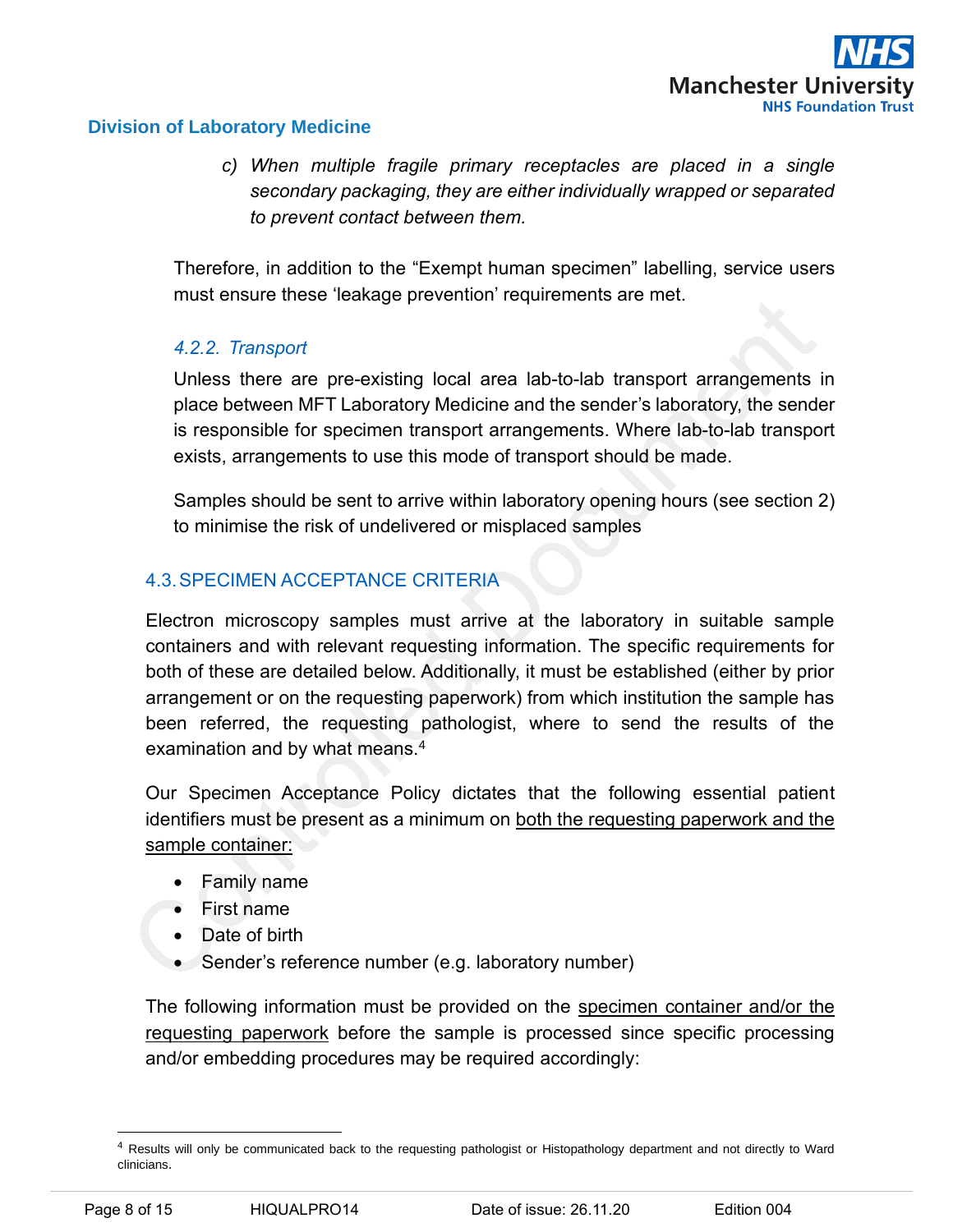

• The nature of the tissue (i.e. specimen type)

The following information is requested to be provided on requesting paperwork (or other means). If not provided, but all other acceptance criteria are met, the sample will be processed *but may not be examined ultrastructurally* until the information is provided, thus increasing turnaround time.

- Clinical details and/or the specific rationale for EM examination.<sup>5</sup>
- Notification marking the sample as urgent/priority (if applicable)

The following information is also requested to be provided with requesting paperwork (or other means) but, if absent, would not preclude sample acceptance, processing or examination provided that all other acceptance criteria are met.

- Full patient address
- NHS Number (if available)
- Number of pieces of tissue sent in the specimen container

#### **A summary of required specimen acceptance/requesting information criteria**

| <b>Information required</b>                                    | <b>Requesting</b><br>paperwork | <b>Specimen</b><br>container | <b>Either</b> | <b>Requesting</b><br>paperwork or<br>by other<br>means (e.g.<br>email to Lead<br>BMS) |
|----------------------------------------------------------------|--------------------------------|------------------------------|---------------|---------------------------------------------------------------------------------------|
| Family name                                                    |                                |                              |               |                                                                                       |
| First name                                                     |                                |                              |               |                                                                                       |
| Date of birth                                                  |                                |                              |               |                                                                                       |
| Sender's reference number (e.g. lab number)                    |                                |                              |               |                                                                                       |
| The nature of the tissue (i.e. specimen type)                  |                                |                              |               |                                                                                       |
| Clinical details and/or the specific rationale for EM          |                                |                              |               |                                                                                       |
| Notification marking the sample as urgent/priority             |                                |                              |               |                                                                                       |
| Patient address <sup>t</sup>                                   |                                |                              |               |                                                                                       |
| NHS Number <sup>†</sup>                                        |                                |                              |               |                                                                                       |
| $No$ tissue pieces sent in the specimen container <sup>†</sup> |                                |                              |               |                                                                                       |
|                                                                |                                |                              |               | the contract of the contract of the                                                   |

**†** Preferable, but not mandatory

<sup>&</sup>lt;sup>5</sup> This is particularly important for non-renal samples to allow a better ultrastructural examination to take place since expertise in ultrastructural pathology of the particular tissue type concerned will be limited. The examination may be delayed until this information is provided.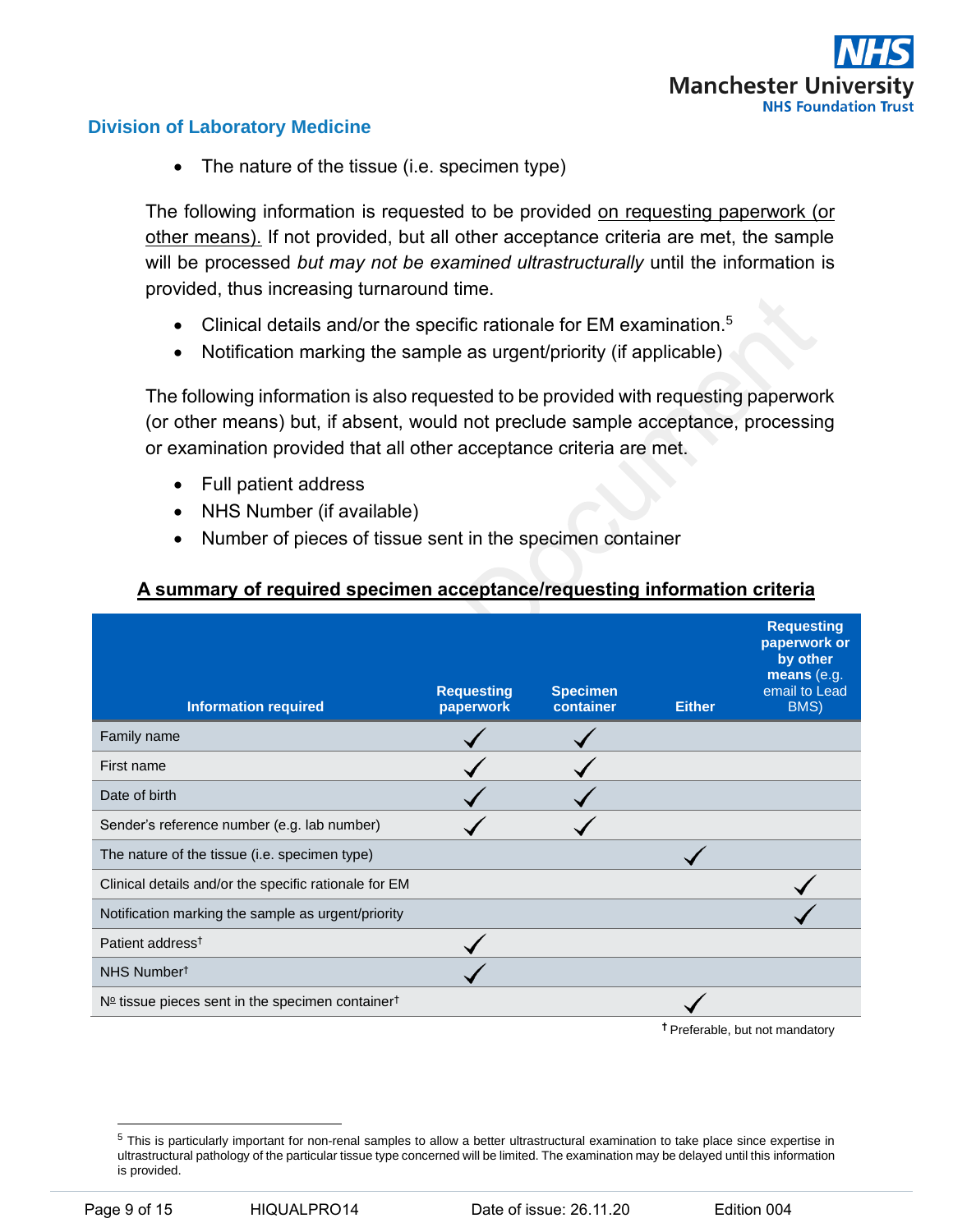

#### <span id="page-9-0"></span>*4.3.1. Specimen ID discrepancy procedure*

In the event that any of the essential patient identifiers are missing from either the paperwork or the sample container, or there is a mismatch of information between them, the sender will be notified. Provided that three of the four essential identifiers are present and match up, it will be sufficient for the sender to give the correct information over the telephone or via email. The sample will then be received into the laboratory and processed. However, if this condition is not met, the sample will be placed on hold and not accepted into the laboratory. The sender will be contacted for advice from the requesting pathologist as to whether the sample should be repackaged and returned for correction or whether there is a clinical need to receive into the EM laboratory and process it straight away. *Please note that if the latter is the case then this advice must be received in an email from the requesting pathologist acknowledging the error and providing the correct information.*

For any other discrepancy with respect to the specimen acceptance policy outlined above, verbal or email clarification will be sufficient.

### <span id="page-9-1"></span>4.4.SPECIMEN PROCESSING & PREPARATION FOR EXAMINATION

Tissue samples are each assessed for appropriate size, dissected (if necessary) and then processed into resin blocks.

Semi-thin sections are then cut from the blocks to identify those with suitable regions of interest. Those showing regions of interest are cut to produce ultra-thin sections which are subsequently mounted onto copper grids. Grids/sections are then stained ready for electron microscopy examination.

All material is then archived in accordance with current Royal College of Pathologists guidelines as a minimum.

### <span id="page-9-2"></span>4.5.SENDING PREVIOUSLY PROCESSED TISSUE (WAX BLOCKS, EM BLOCKS & EM GRIDS)

These should be sent in the form in which they are created at the sending laboratory. They must be accompanied with requesting paperwork conforming to the specifications in section 4.3

External users forwarding FFPE material for EM must also provide precise information which allows localised extraction of the area of interest from the wax block. The following represents an order-of-preference list of ways in which this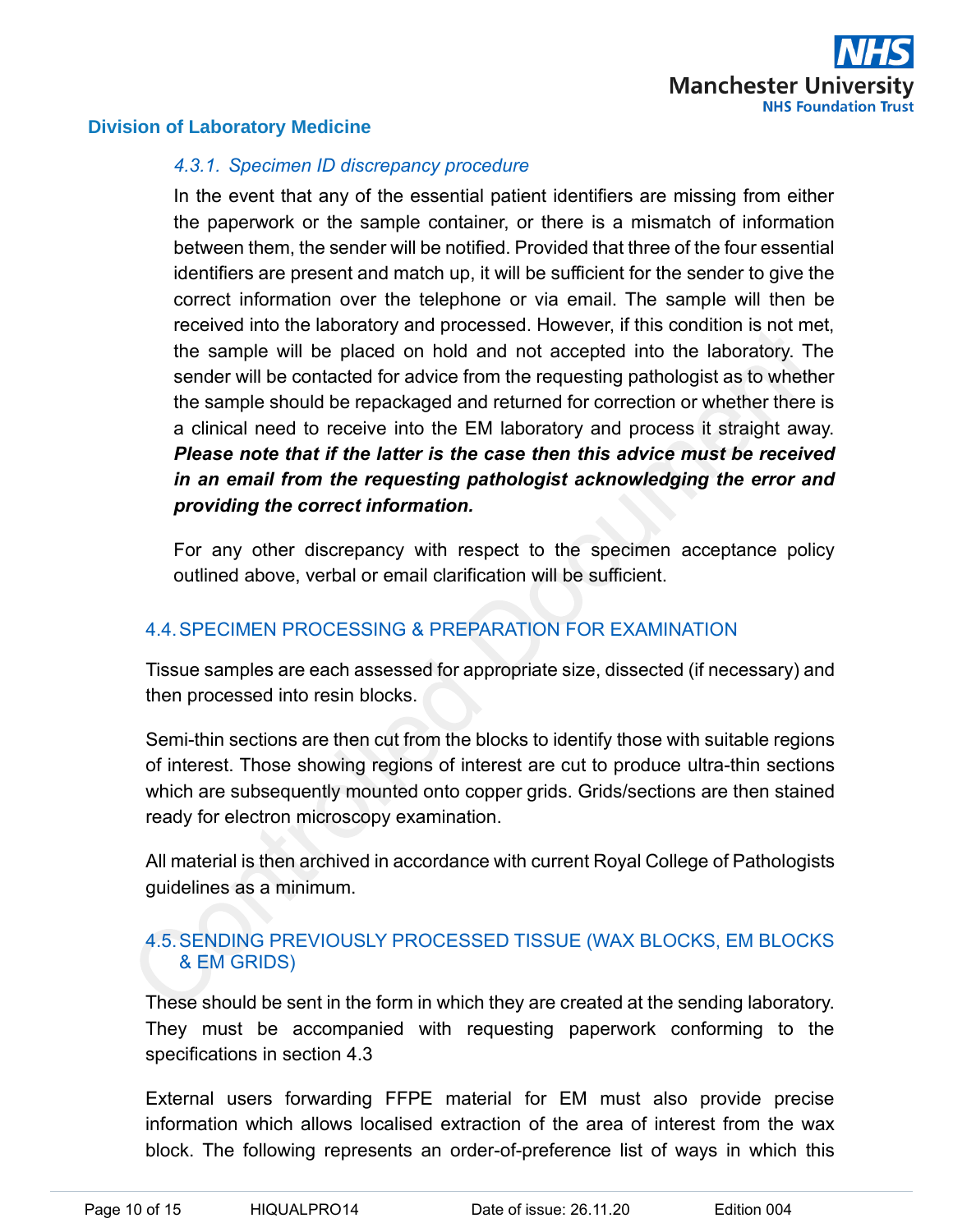

information can be obtained from the sender and which, ideally, would be provided along with the material itself.

- 1. A light microscopy slide containing the section which best represents the tissue at the block face. The slide must be indelibly marked in a way to clearly indicate the area of interest.
- 2. The area of interest is clearly marked on the block itself.
- 3. Confirmation that the tissue remaining in the block can be dewaxed in its entirety (n.b. only be acceptable where there is not an unreasonably large amount of tissue in the block. See senior member of EM staff if necessary).

Senders sometimes prefer to determine an area of interest and extract it themselves, before sending. This is perfectly acceptable but not preferable to the above as it is often helpful to be able to assess the characteristics of the tissue macroscopically before any EM process begins.

# <span id="page-10-0"></span>5. EXAMINATION PROCESSES

Samples are examined ultrastructurally by a competent, experienced Specialist, Advanced or Lead Electron Microscopy Biomedical Scientist.

As standard, the ultrastructural examination process takes place as described below. However, if service users have specific preferences or requirements with respect to the approach, these can be discussed as necessary.

### <span id="page-10-1"></span>5.1.DIGITAL ELECTRON MICROGRAPHS (IMAGES)

The electron microscope is fitted with very high resolution side-mount digital cameras controlled by digital imaging software on a networked PC. These are used by the Biomedical Scientists to capture as many images as necessary in order to provide an accurate representation of the sample and to illustrate any ultrastructural pathology identified. There is no set number or limit to the images captured during the examination: the number varies according to the needs of each case as determined by the judgement and expertise of the Biomedical Scientist.

Images are routinely captured in 8-bit greyscale tiff format with a resolution of 8 Megapixels. Each image is annotated in order to label it with anonymous patient identifiers provided by the sender and a unique image number. Personally identifiable patient details are not used to comply with information governance.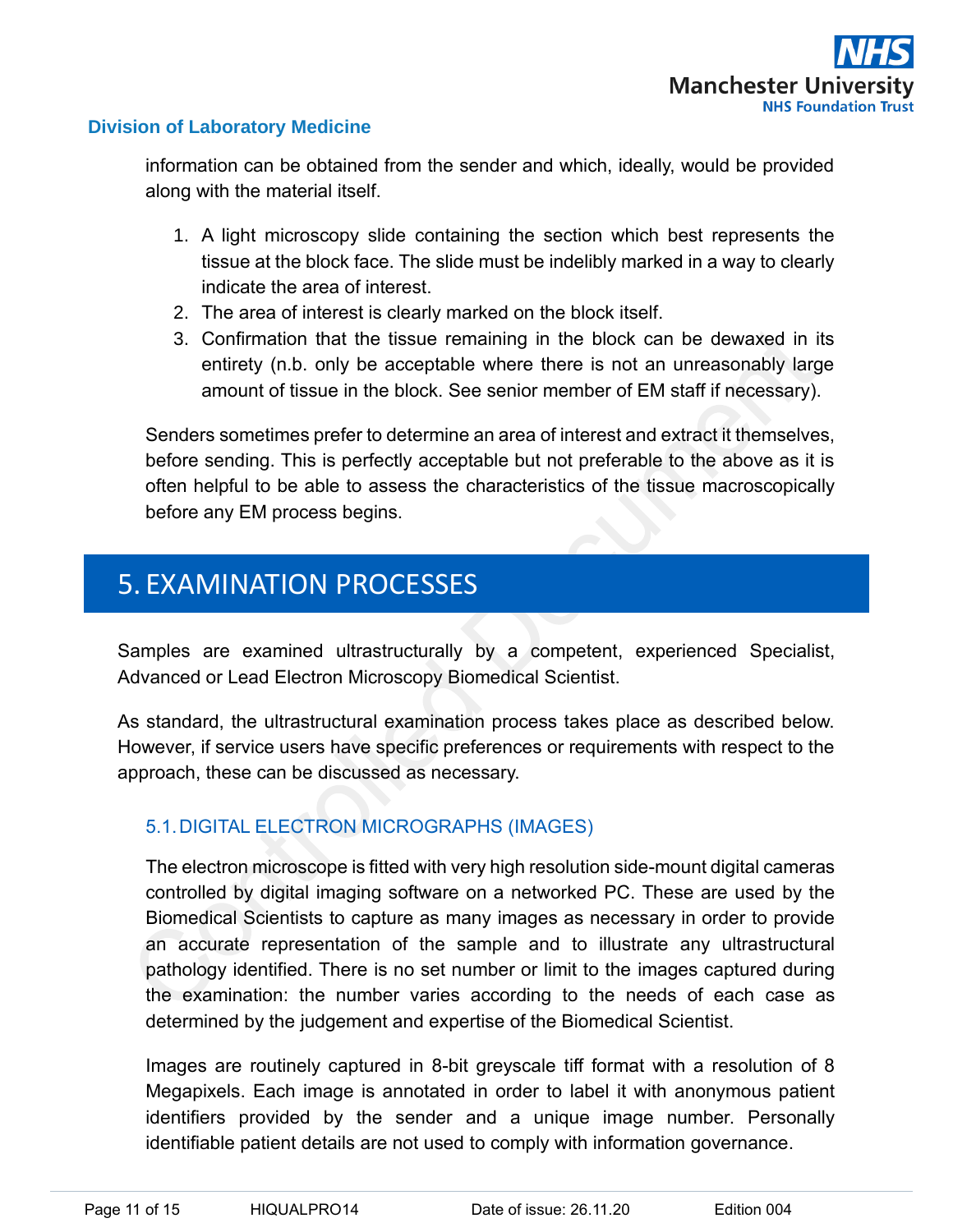

The image capture software has calibrated functionality to enable one-dimensional measurements to be made (nanometers or micrometers) of any structure and displayed on the image.

### <span id="page-11-0"></span>5.2.ULTRASTRUCTURAL COMMENTARY

To complement the images provided, a text commentary is provided as a standalone text file. This provides a basic, concise summary of the ultrastructural findings. These ultrastructural comments do not constitute a histology report and are to be interpreted by the Histopathologist in the context of the clinical, light microscopic and immunohistochemical findings.

# <span id="page-11-1"></span>6. POST-EXAMINATION PROCESSES: COMMUNICATION OF RESULTS

Images and ultrastructural comments are normally saved locally, copied to cd and sent to the service user via post. In exceptional circumstances, images can be emailed upon request (e.g. where EM results needed urgently for MDT).

# <span id="page-11-2"></span>7. TURNAROUND TIMES

Electron microscopy is a highly skilled, specialised service and one which is a lengthy process intrinsically. It is highly sensitive to staffing pressures and unexpected increases in workload. Therefore, it is difficult to guarantee consistency of turnaround times (TATs).

Average routine turnaround times, in accordance with service user requirements, are detailed in individual service level agreements. No turnaround time is guaranteed when samples are received in single batches greater than 5 samples or when multiple batches totalling more than 5 samples are received in the same week from any given external service user.

However, samples that are requested by the Pathologist to be prioritised for valid clinical reasons are always expedited through the system with priority over all routine samples already in process and are examined in the order in which they are received. Digital images should be available within 2 - 6 working days of receipt/notification of priority status dependant on the number of priority samples already in the system at the time.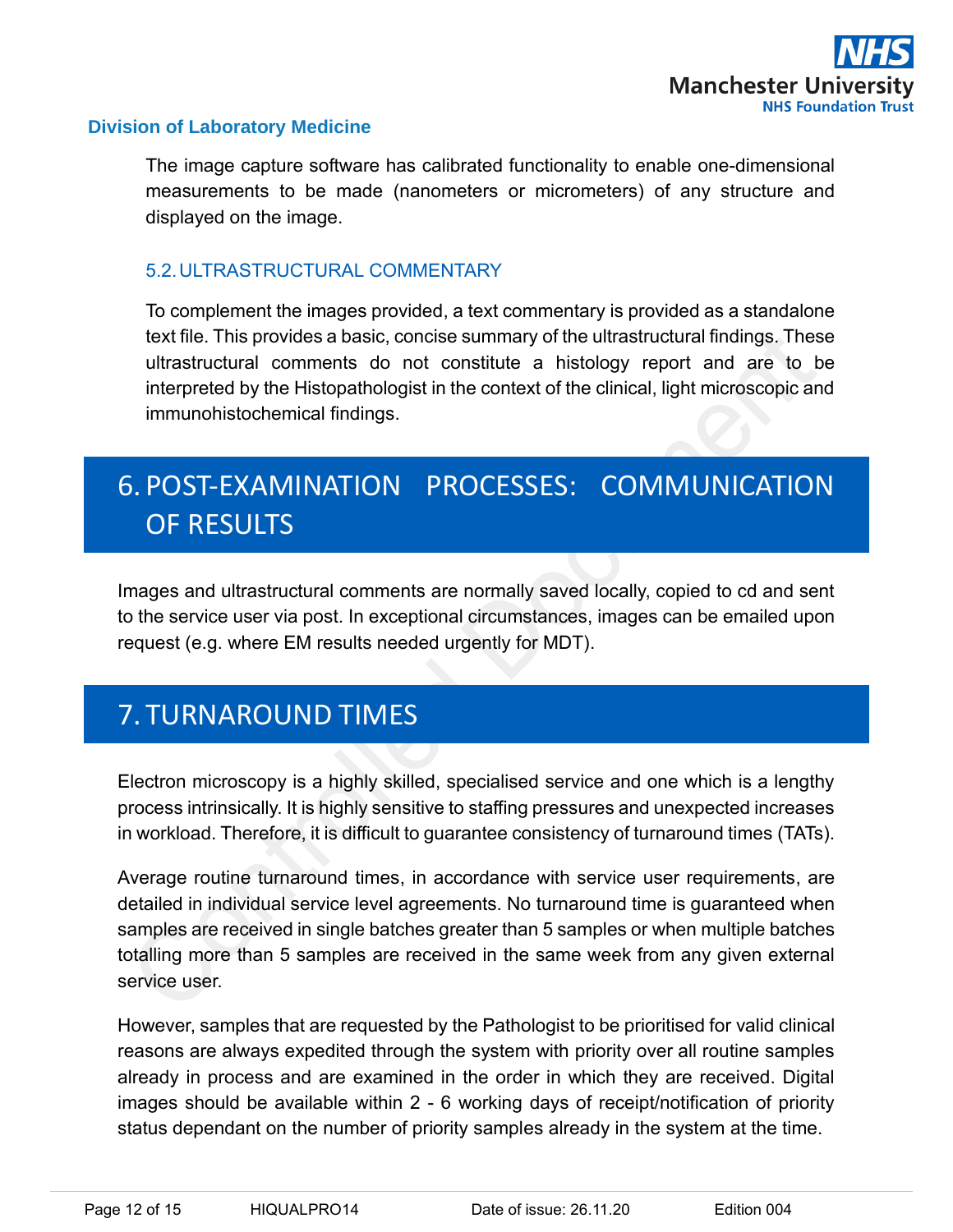

## <span id="page-12-0"></span>8. SERVICE CHARGES & BILLING

The Cellular Pathology Department currently has several standard charges for its Electron Microscopy Service, dependant on whether the sample requires ultrastructural examination only (i.e. pre-prepared grids), technical work in addition (tissue processing, semi-thin sectioning and/or ultra-thin sectioning) or whether the specimen is to be processed into resin blocks for archiving only.

The specific charge amounts will be detailed within Service Level Agreements. For adhoc referrals, where no formal SLA exists, the service user will be advised of the charges on enquiry.

Billing should take place monthly. The service user is invoiced for all requests completed since the previous billing cycle. Backing information is provided.

## <span id="page-12-1"></span>9. SERVICE LEVEL AGREEMENTS & SERVICE REVIEW

Establishment of the sustained provision of electron microscopy services will be done so under a formal SLA between MFT and the service user.

Under the SLA, MFT will seek regular interaction on a mutually agreeable basis to ensure satisfaction with performance. The MFT Electron Microscopy Service periodically issues user surveys in which the service user is kindly requested to participate.

Other service review interaction may be in the form of pre-arranged meetings, telephone conversations, email, etc. as appropriate.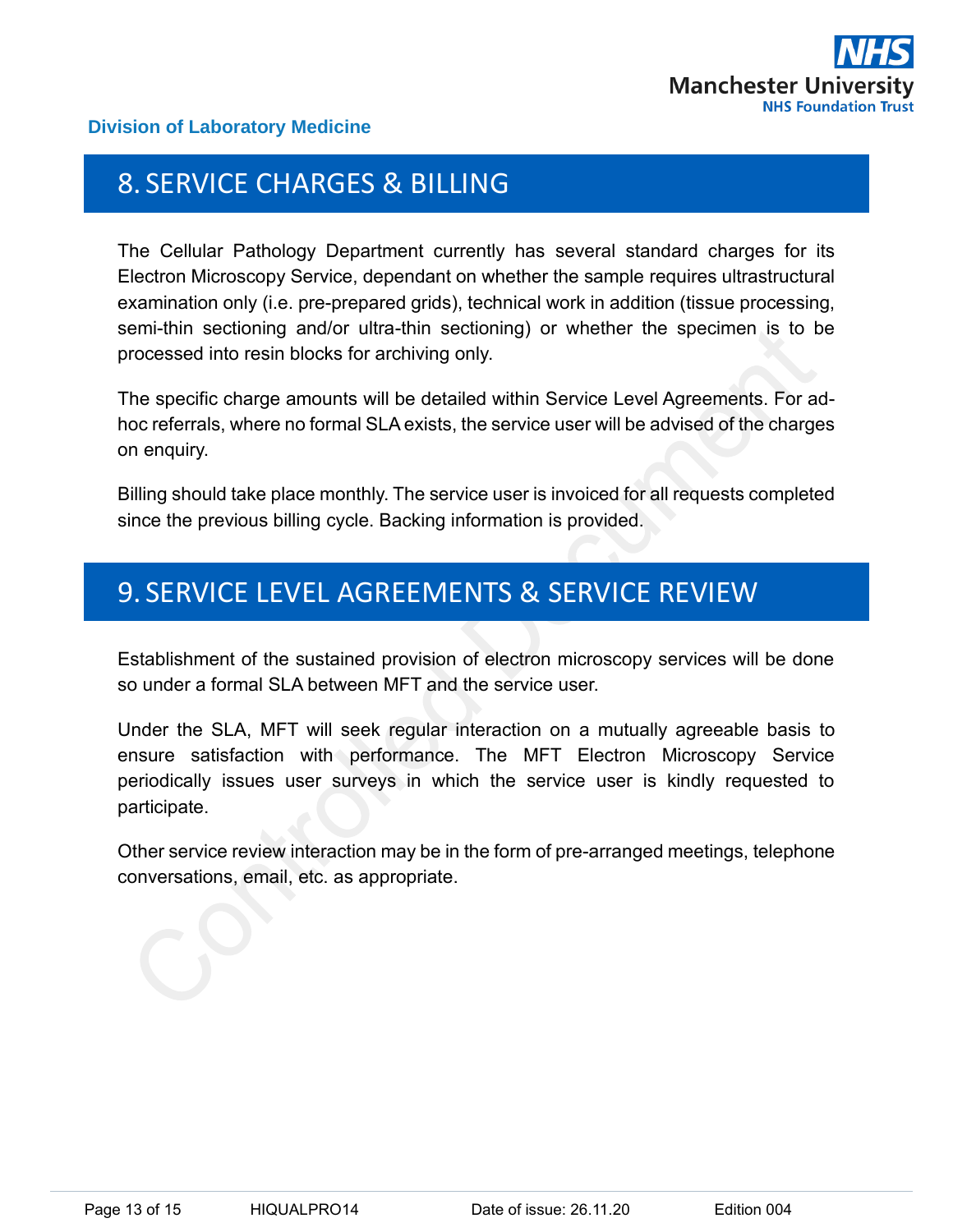

# <span id="page-13-0"></span>10. STAFFING STRUCTURE